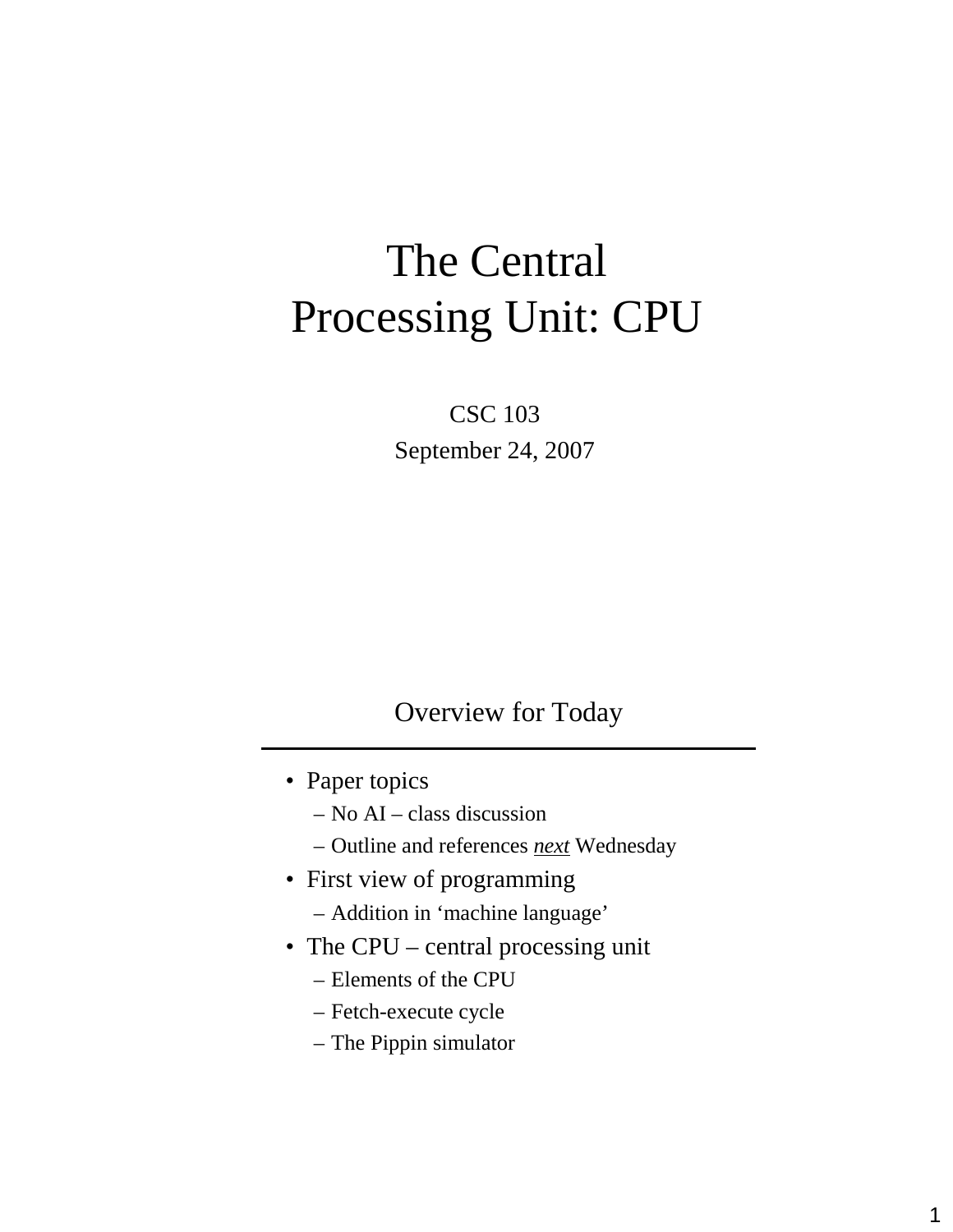- To see how a mechanical/electrical device can automatically execute any list of instructions, written in binary
	- *i.e.*, it can execute programs
- To see how a simple machine that stores and executes programs (Pippin)
	- All computers do is execute instructions
	- Organized into programs: a precise list of simple instructions

## The CPU & 'Fetch-Execute'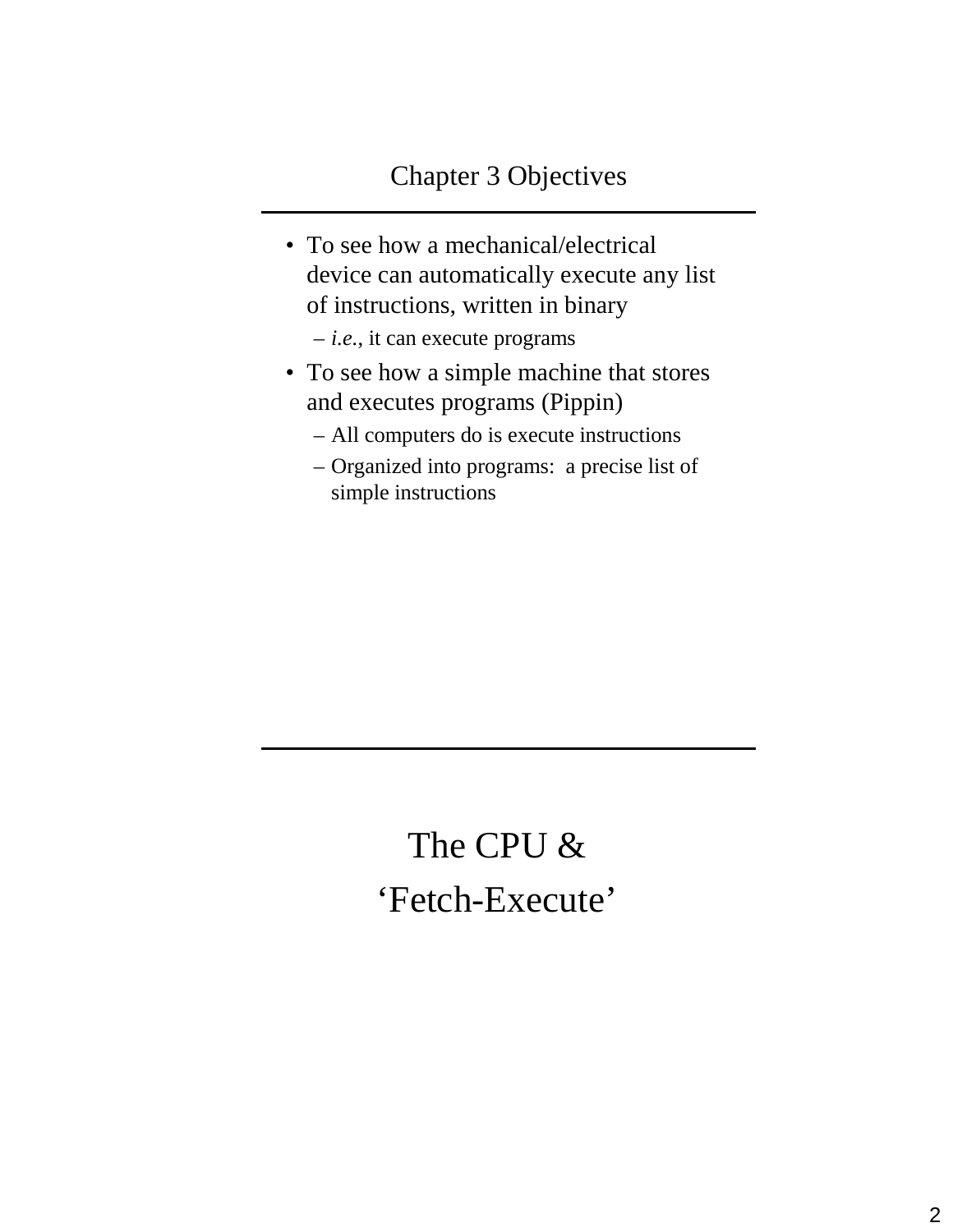- Computers compute manipulate 1s  $& 0$ s
	- Questions from quiz 1
		- Examples of computation and data types
- Computers *only* execute programs
	- Programs are sequences of instructions
- To execute programs the computer
	- **Fetches** the next instruction, and any data needed
	- **Executes** the instruction
- This is the 'fetch-execute' cycle

#### Class To Date: Hardware

- Addition
	- The three basic logic gates
	- $-$  Subtraction: A + (-B) ...
- Memory
	- Logic circuits with feedback
	- Memory circuits and RAM array
	- Data bus and control lines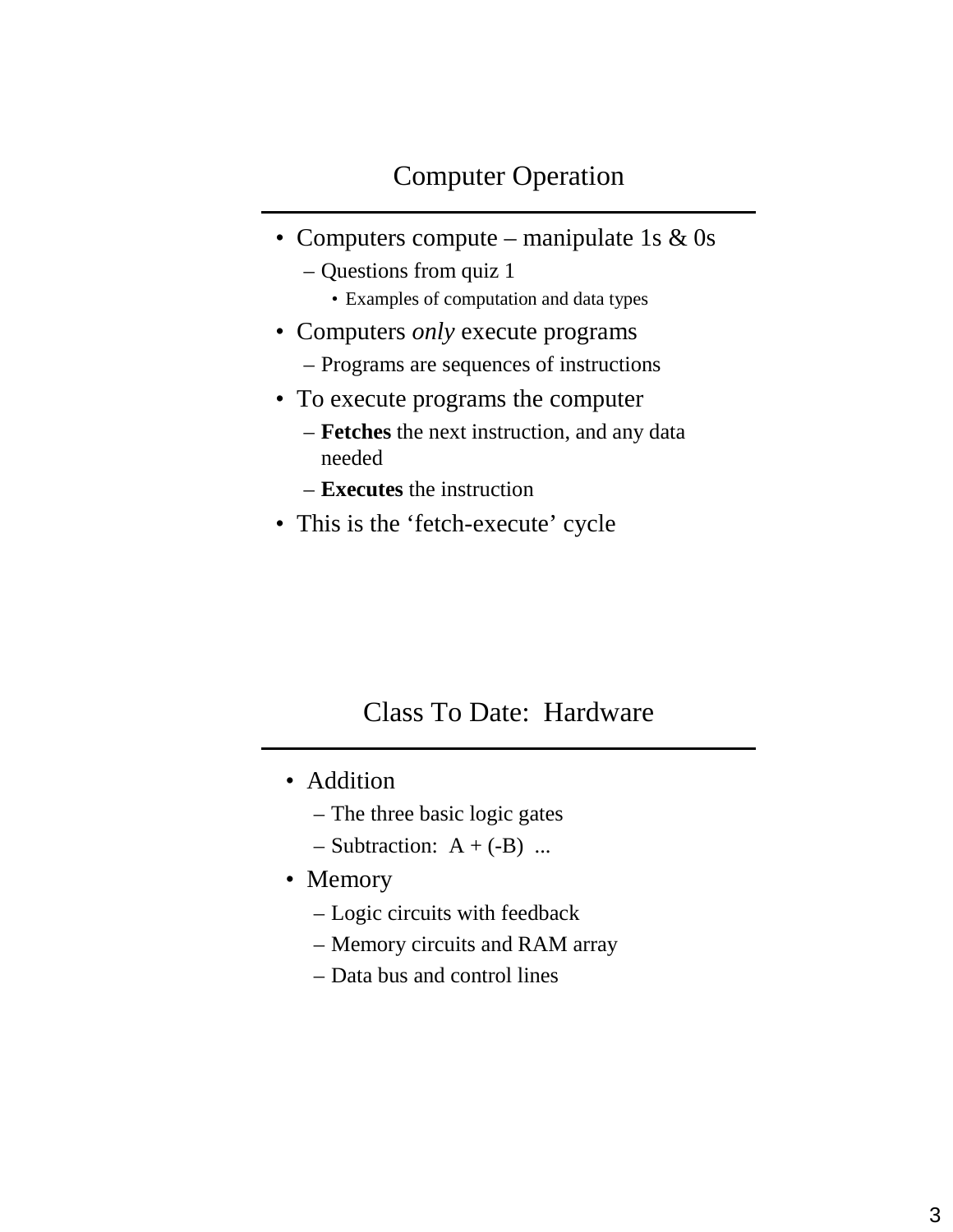- The Arithmetic-Logic-Unit
- Inside the CPU is the Arithmetic-Logic-Unit (ALU), which performs addition, subtraction...



#### The Full-Adder in SimCir

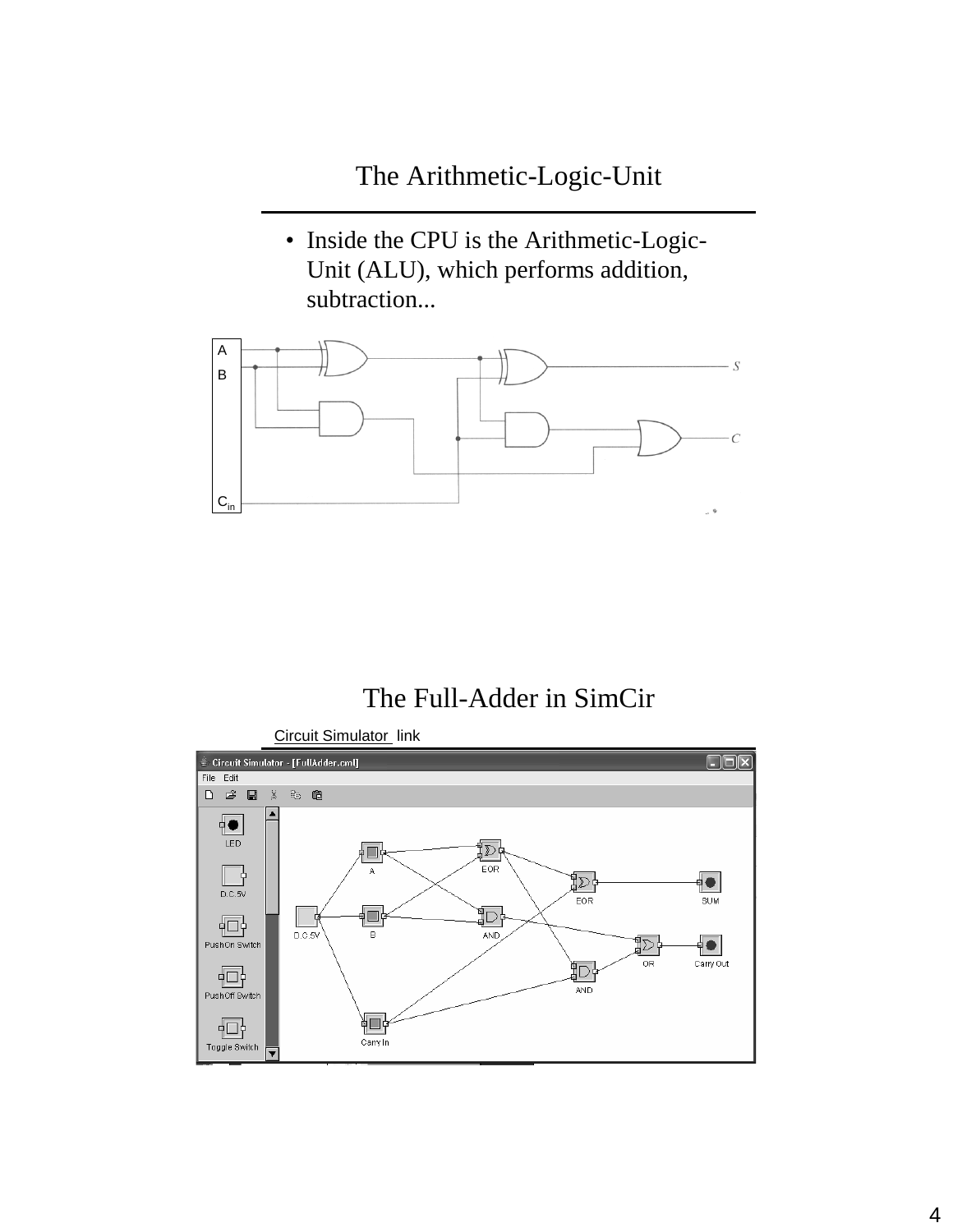

Memory: RAM & Registers

### A RAM Circuit in SimCir

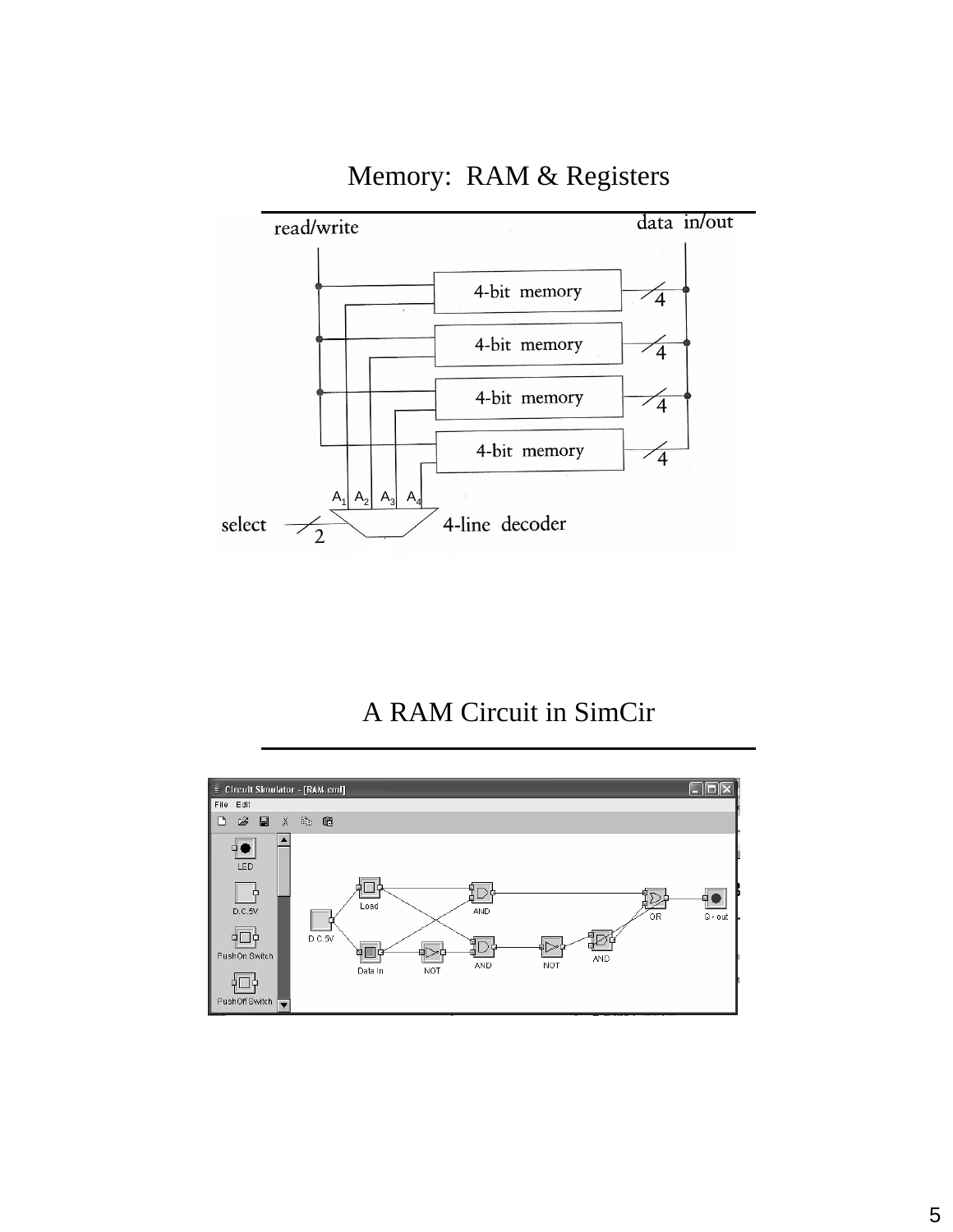

### CPU Examples: Text

- Sample CPU in text is composed of
	- $-ALU =$  arithmetic logic unit
	- Registers memory, temporary staging areas
	- Main memory
	- Control circuit
	- Clock
- PIPPIN has similar components / circuits
- *Read the text chapter! (chapter 3)*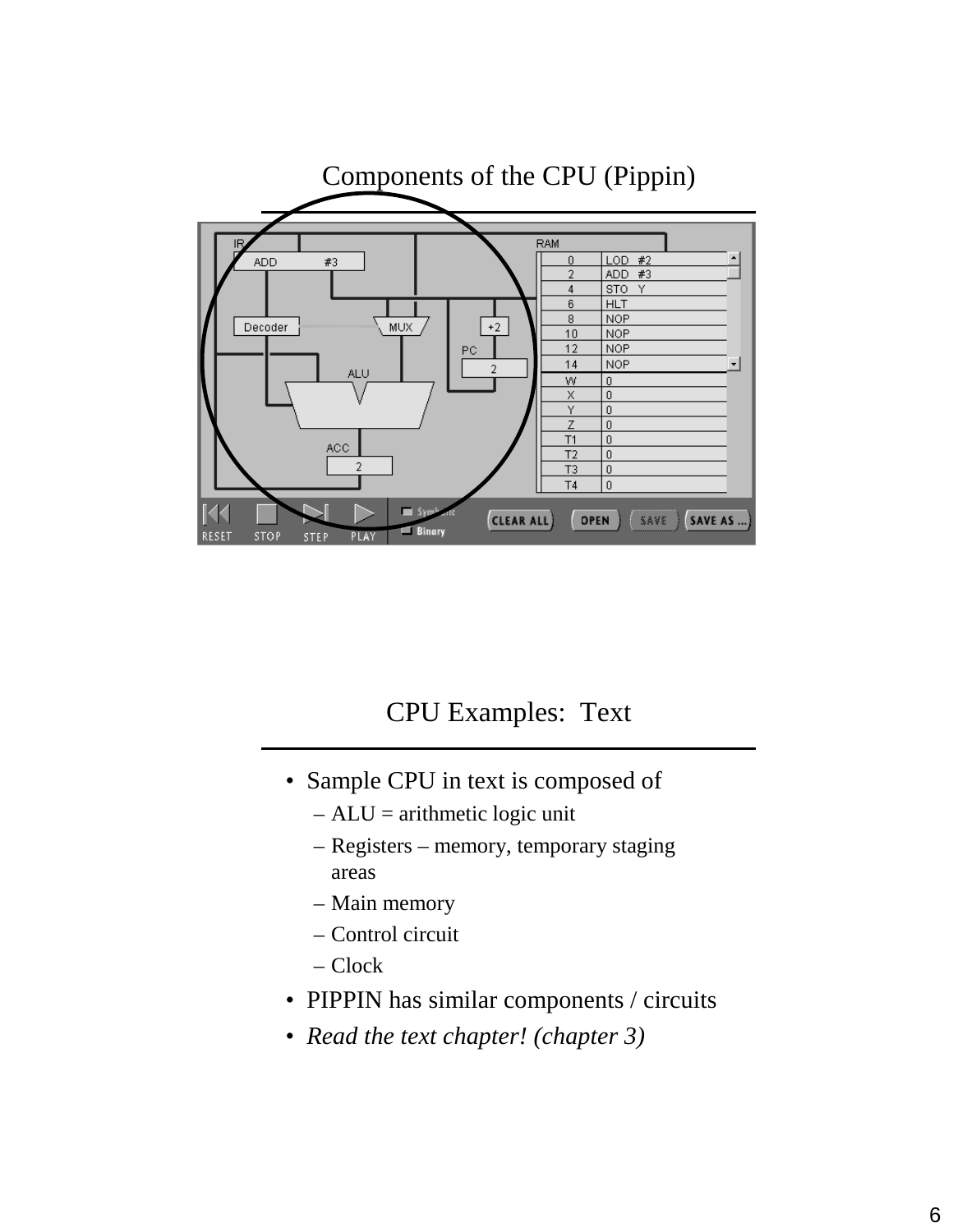To perform  $2 + 3 = 5$ :

- 1. Load '2' into the CPU  $\rightarrow$  in the ACC
- 2. Add '3' to '2' and temporarily store the result, '5'  $\rightarrow$  in the ACC
- 3. (=) Store the result to main memory
- 'Fetch' each instruction and data, and then do what it directs ('execute')

#### Components of Pippin

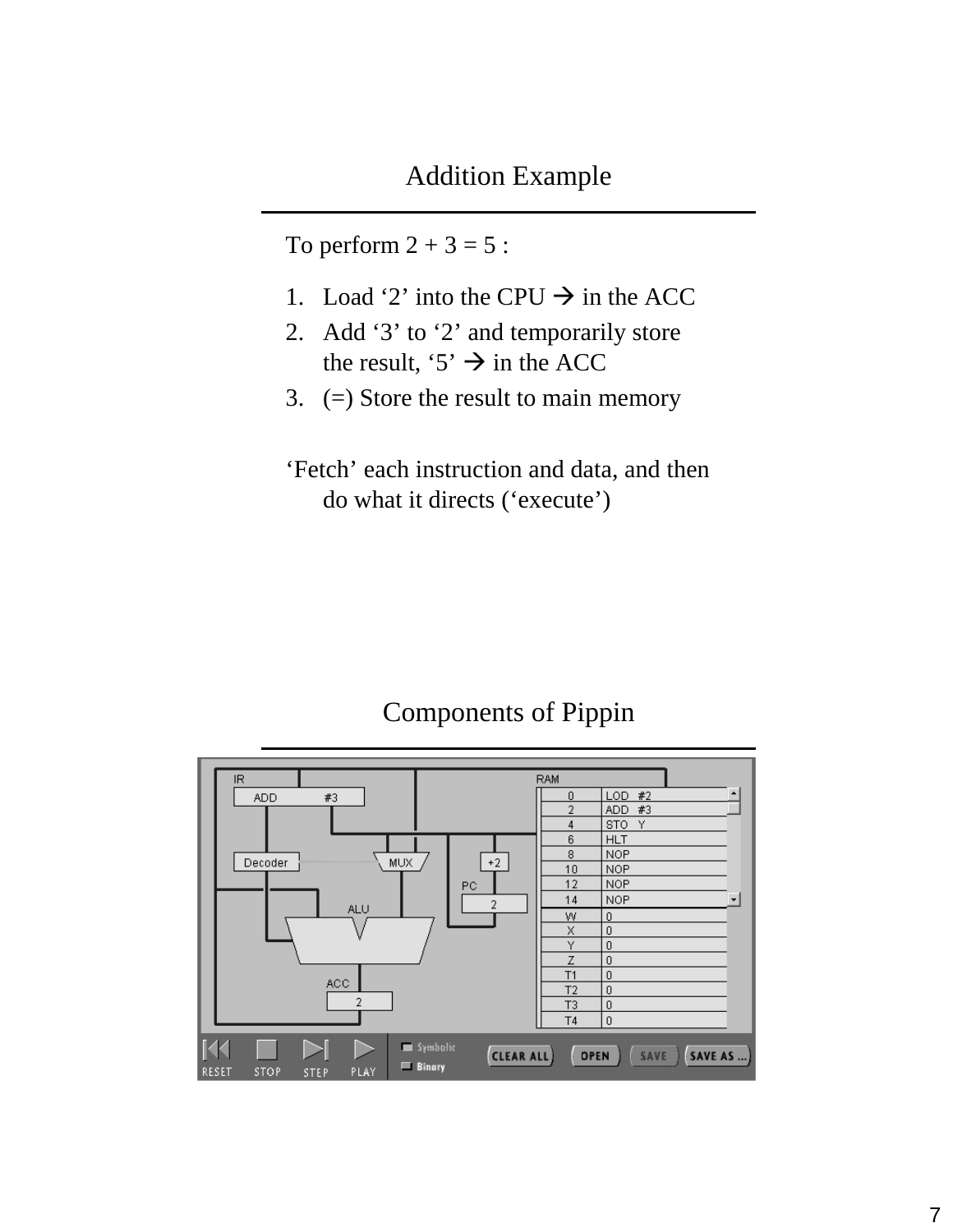- Pippin handout
	- $-ALU =$  arithmetic logic unit
	- Registers
		- PC, the program counter
		- Instruction register
		- Accumulator (the computer's scratch pad)
	- Decoder
	- $-$  MUX = multiplexor
	- $-$  RAM = random access memory

# The Pippin Simulator

http://www.science.smith.edu/~jcardell/Courses/CSC103/CPUsim/cpusim.html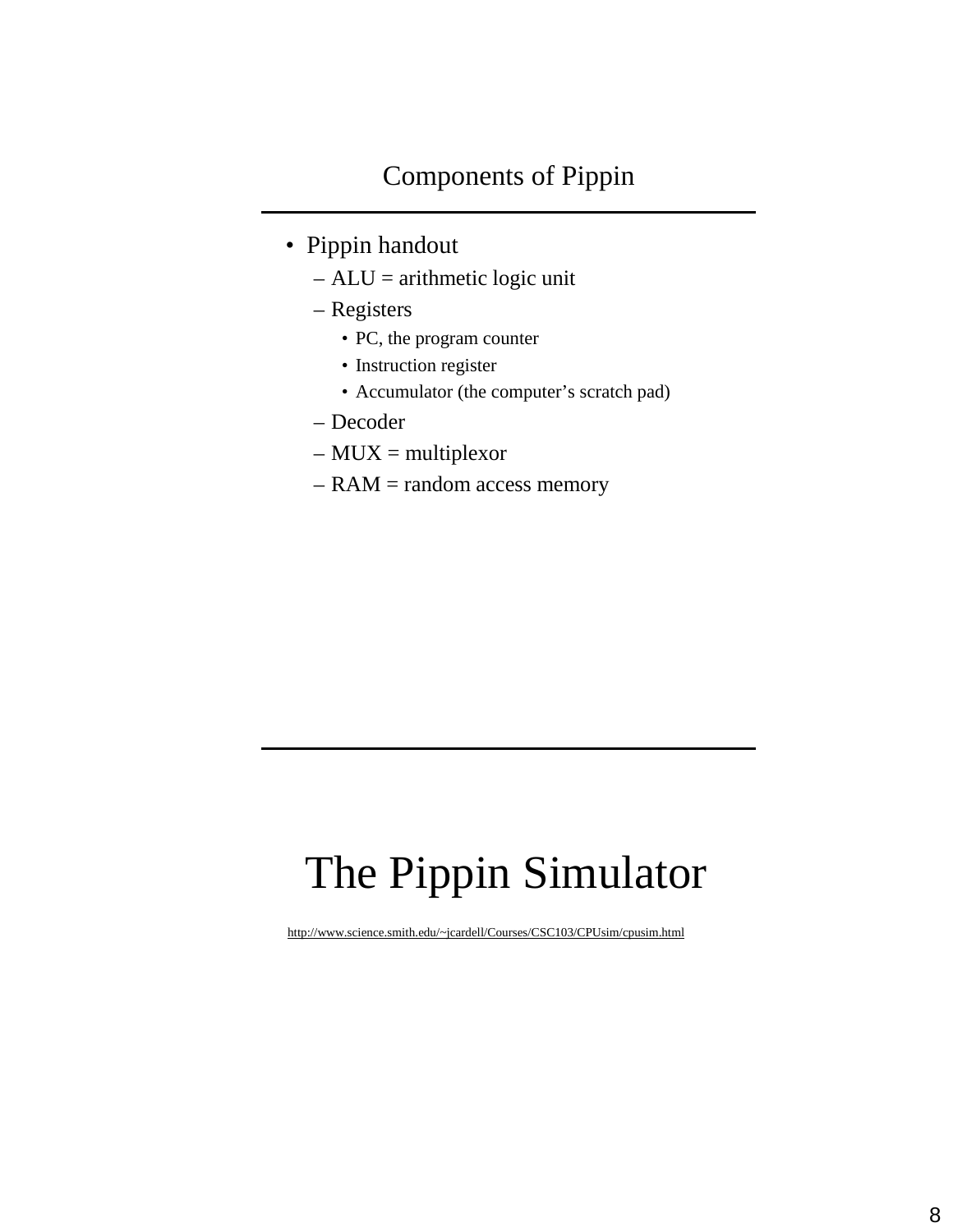- Keeping everything organized
	- The CPU must know where to find everything
		- Data and instructions
	- The CPU must know where to store the result

### Addition Example Con't

- Keeping everything organized
	- The CPU must know where to find everything
		- Data and instructions
	- The CPU must know where to store the result
- Performing the example in *binary*!
	- The operations (*e.g.,* 'ADD') need a binary number assigned to them
	- The operands (data) must be in binary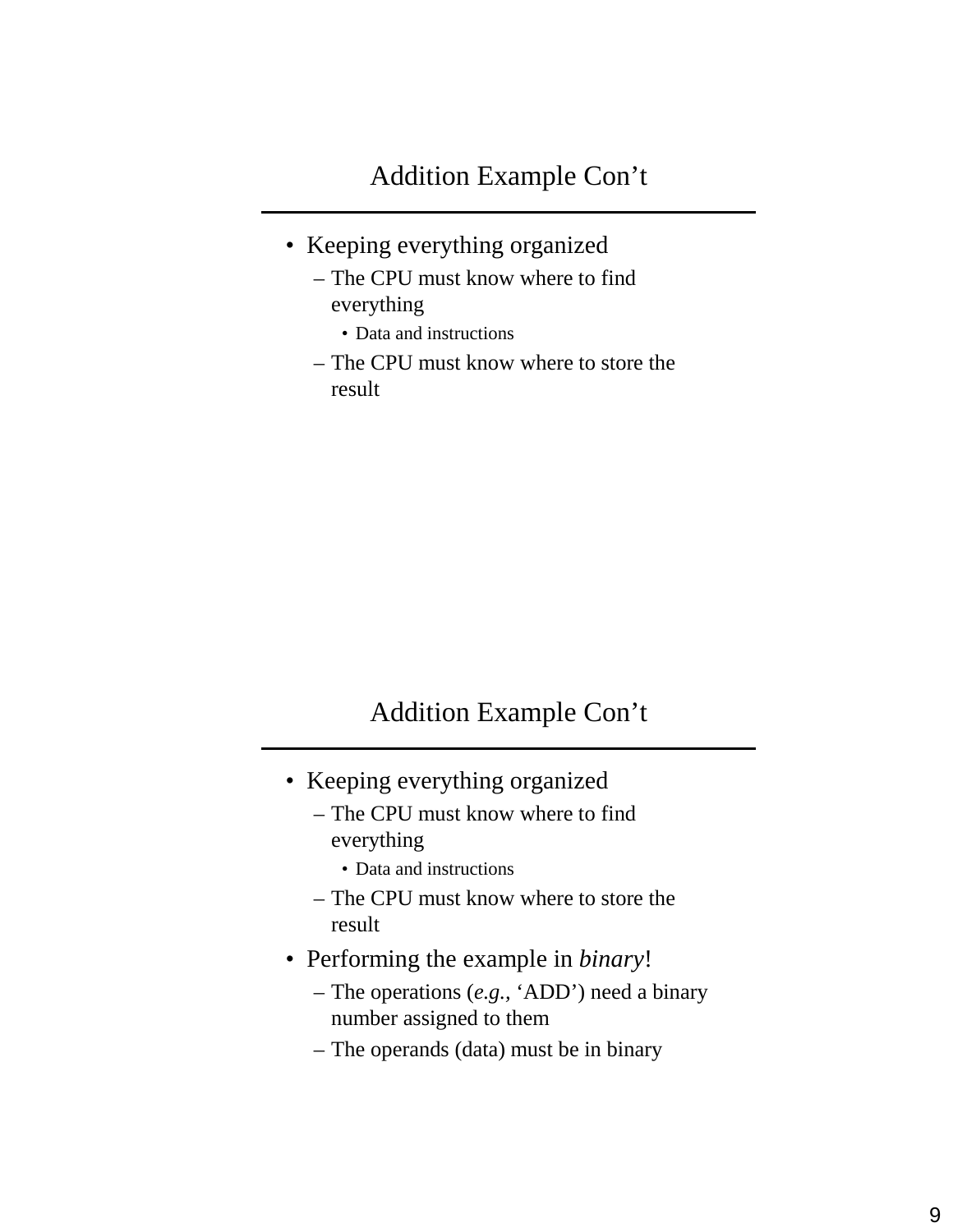Type in the Pippin code for  $2 + 3 = 5$ :

- 1. Load '2' into the CPU
- 2. Add '3' to '2' and temporarily store the result, '5'
- 3. (=) Store the result to main memory

#### Assembly Language

| • Our example must be written in simple |  |                         |  |
|-----------------------------------------|--|-------------------------|--|
| steps                                   |  |                         |  |
| $-LOD#2$                                |  | $= 0001 0100 0000 0010$ |  |
| $-$ ADD #3                              |  | $= 0001 0000 0000 0011$ |  |
| $-$ STO Y                               |  | $= 00000101 10000010$   |  |
| $- HLT$                                 |  | 0000 1111 0000 0000     |  |